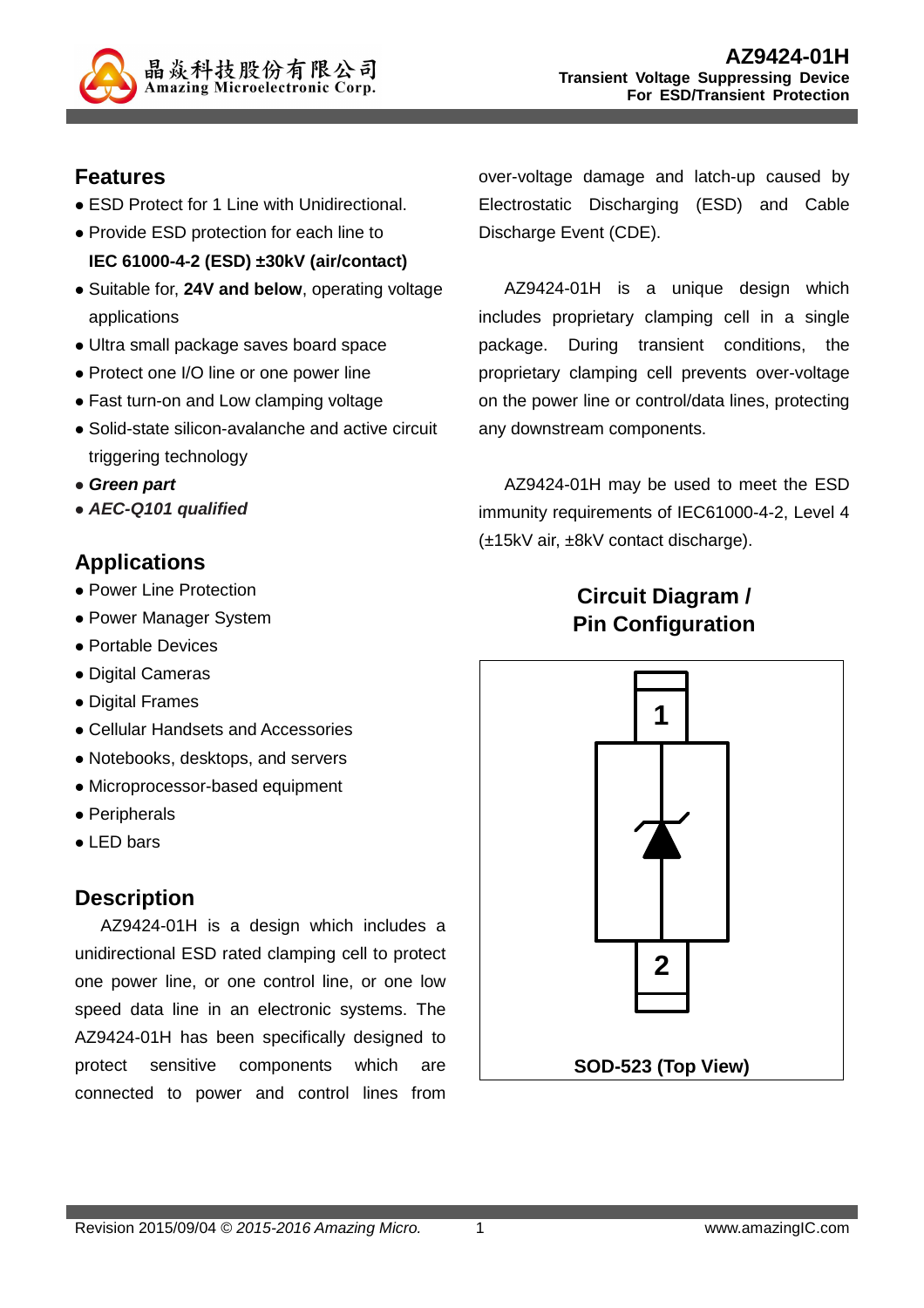

#### **SPECIFICATIONS**

| <b>ABSOLUTE MAXIMUM RATINGS</b>                |                            |                 |              |
|------------------------------------------------|----------------------------|-----------------|--------------|
| <b>PARAMETER</b>                               | <b>SYMBOL</b>              | <b>RATING</b>   | <b>UNITS</b> |
| Operating Supply Voltage (pin-1 to pin-2)      | $V_{DC}$                   | 26.4            | V            |
| pin-1 to pin-2 ESD per IEC 61000-4-2 (Air)     | $V_{ESD-1}$                | ±30             | kV           |
| pin-1 to pin-2 ESD per IEC 61000-4-2 (Contact) | $V_{ESD-2}$                | ±30             | kV           |
| <b>Lead Soldering Temperature</b>              | ${\sf T}_{\sf SOL}$        | 260 (10 sec.)   | °C           |
| <b>Operating Temperature</b>                   | $\mathsf{T}_{\mathsf{OP}}$ | $-55$ to $+125$ | $\mathrm{C}$ |
| Storage Temperature                            | ${\mathsf T}_{\text{STO}}$ | $-55$ to $+150$ | $\mathrm{C}$ |

| <b>ELECTRICAL CHARACTERISTICS</b>       |                      |                                                                                               |             |            |            |              |
|-----------------------------------------|----------------------|-----------------------------------------------------------------------------------------------|-------------|------------|------------|--------------|
| <b>PARAMETER</b>                        | <b>SYMBOL</b>        | <b>CONDITIONS</b>                                                                             | <b>MINI</b> | <b>TYP</b> | <b>MAX</b> | <b>UNITS</b> |
| Reverse                                 |                      |                                                                                               |             |            |            |              |
| Stand-Off                               | $V_{RWM}$            | Pin-1 to pin-2, T=25 $^{\circ}$ C.                                                            |             |            | 24         | V            |
| Voltage                                 |                      |                                                                                               |             |            |            |              |
| Reverse                                 |                      | $V_{RWM} = 24V$ , T=25 °C, pin-1 to                                                           |             |            |            |              |
| Leakage Current                         | $I_{\text{Leak}}$    | pin-2.                                                                                        |             |            | 1          | μA           |
| Reverse                                 |                      |                                                                                               |             |            |            |              |
| <b>Breakdown</b>                        | $V_{BV}$             | $I_{\rm BV}$ = 1mA, T=25 °C, pin-1 to pin-2.                                                  | 26.7        |            | 34.5       | $\vee$       |
| Voltage                                 |                      |                                                                                               |             |            |            |              |
| <b>Forward Voltage</b>                  | $V_F$                | $I_F = 15 \text{mA}$ , T=25 °C, pin-2 to pin-1.                                               | 0.6         |            | 1.2        | V            |
| <b>ESD Clamping</b><br>Voltage (Note 1) | $V_{\text{clamp}}$   | IEC 61000-4-2 +8kV ( $I_{TLP}$ = 16A),<br>Contact mode, $T=25\text{ °C}$ , pin-1 to<br>pin-2. |             | 39         |            | $\vee$       |
| <b>ESD Dynamic</b>                      |                      | IEC 61000-4-2 0~+8kV, T=25 °C,                                                                |             |            |            |              |
| Turn-on                                 | $R_{\text{dynamic}}$ | Contact mode, pin-1 to pin-2.                                                                 |             | 0.21       |            | Ω            |
| Resistance                              |                      |                                                                                               |             |            |            |              |
| Channel Input                           |                      | $V_R = 0V$ , f = 1MHz, T=25 °C, pin-1                                                         |             |            |            |              |
| Capacitance                             | $C_{\text{IN}}$      | to pin-2                                                                                      |             | 60         | 70         | рF           |

Note 1: ESD Clamping Voltage was measured by Transmission Line Pulsing (TLP) System.

TLP conditions:  $Z_0 = 50\Omega$ ,  $t_p = 100$ ns,  $t_r = 1$ ns.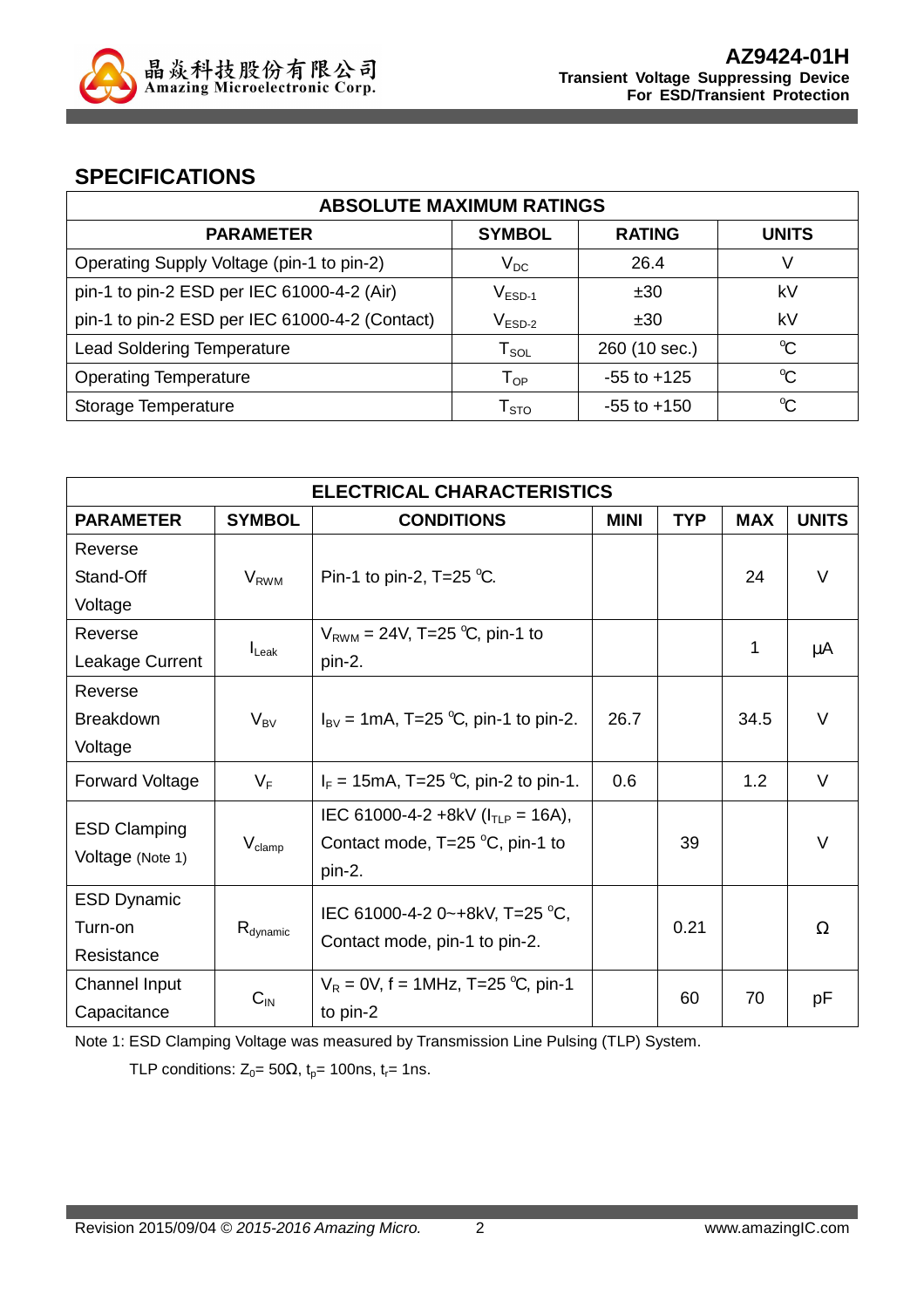

# **Typical Characteristics**



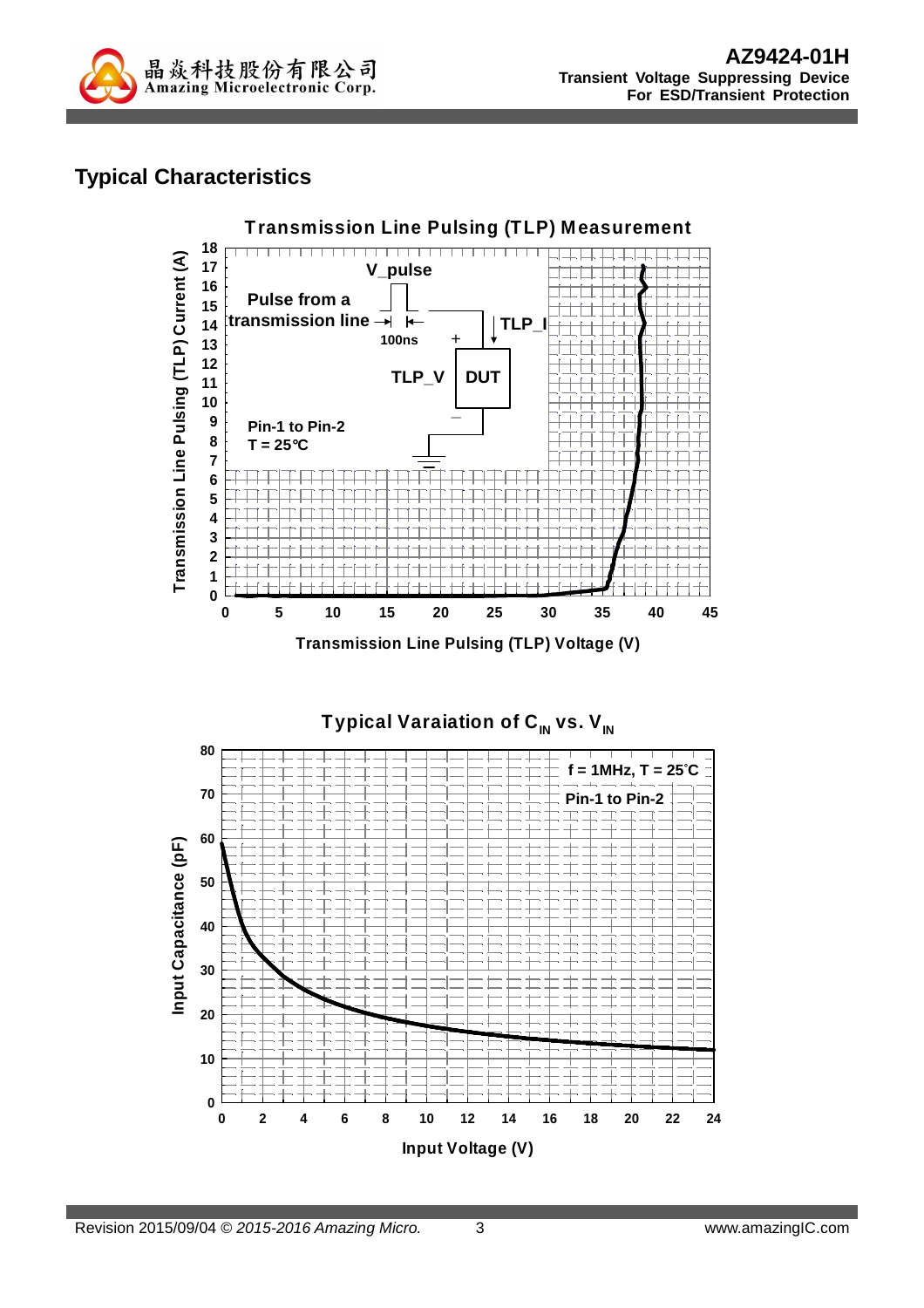

## **Applications Information**

The AZ9424-01H is designed to protect one line against System ESD pulses by clamping them to an acceptable reference.

The usage of the AZ9424-01H is shown in Fig. 1. Protected lines, such as data lines, control lines, or power lines, are connected at pin 1. The pin 2 should be connected directly to a ground plane on the board. All path lengths connected to the pins of AZ9424-01H should be kept as short as possible to minimize parasitic inductance in the board traces.

In order to obtain enough suppression of ESD induced transient, good circuit board is critical. Thus, the following guidelines are recommended:

- Minimize the path length between the protected lines and the AZ9424-01H.
- Place the AZ9424-01H near the input terminals or connectors to restrict transient coupling.
- The ESD current return path to ground should be kept as short as possible.
- Use ground planes whenever possible.
- NEVER route critical signals near board edges and near the lines which the ESD transient easily injects to PCB internal circuit.



**Fig. 1 ESD protection scheme by using AZ9424-01H.**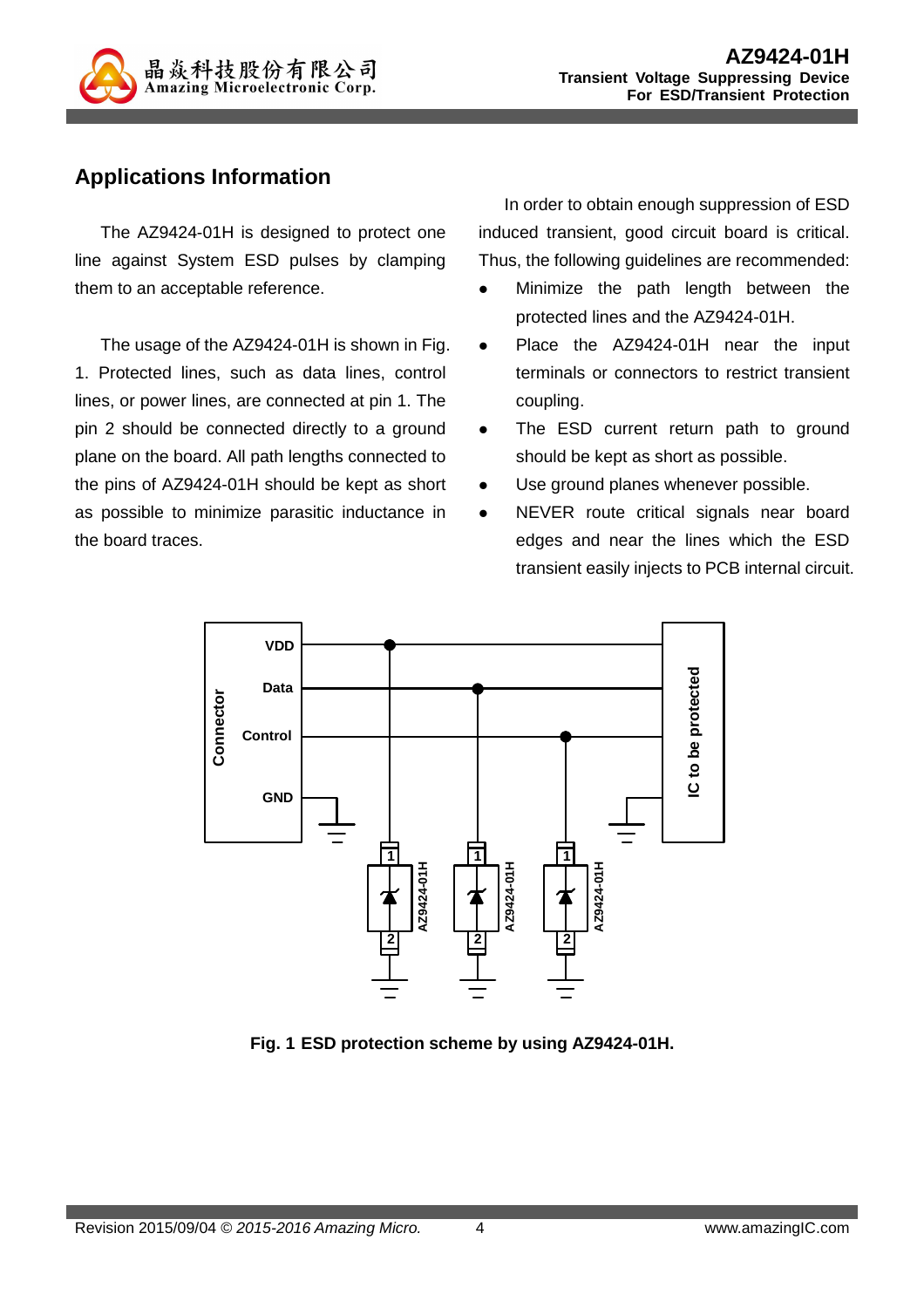

**Mechanical Details SOD-523 PACKAGE DIAGRAMS**  TOP VIEW **DbE E1 Signal Pin Indication** SIDE VIEW **A C**

#### **PACKAGE DIMENSIONS**

| <b>Symbol</b>  |      | <b>Millimeters</b> | <b>Inches</b> |       |  |
|----------------|------|--------------------|---------------|-------|--|
|                | MIN. | MAX.               | MIN.          | MAX.  |  |
| A              | 0.5  | 0.77               | 0.020         | 0.030 |  |
| b              | 0.25 | 0.35               | 0.010         | 0.014 |  |
| C              | 0.08 | 0.2                | 0.003         | 0.008 |  |
| D              | 0.7  | 0.9                | 0.028         | 0.035 |  |
| Е              | 1.1  | 1.3                | 0.043         | 0.051 |  |
| E <sub>1</sub> | 1.5  | 1.7                | 0.059         | 0.067 |  |

**LAND LAYOUT**



#### Notes:

This LAND LAYOUT is for reference purposes only. Please consult your manufacturing partners to ensure your company's PCB design guidelines are met.

# **MARKING CODE**



u = Device Code  $X =$  Date Code

| <b>Part Number</b> | <b>Marking Code</b> |  |
|--------------------|---------------------|--|
| AZ9424-01H         | uХ                  |  |
| (Green Part)       |                     |  |

Note. Green means Pb-free, RoHS, and Halogen free compliant.